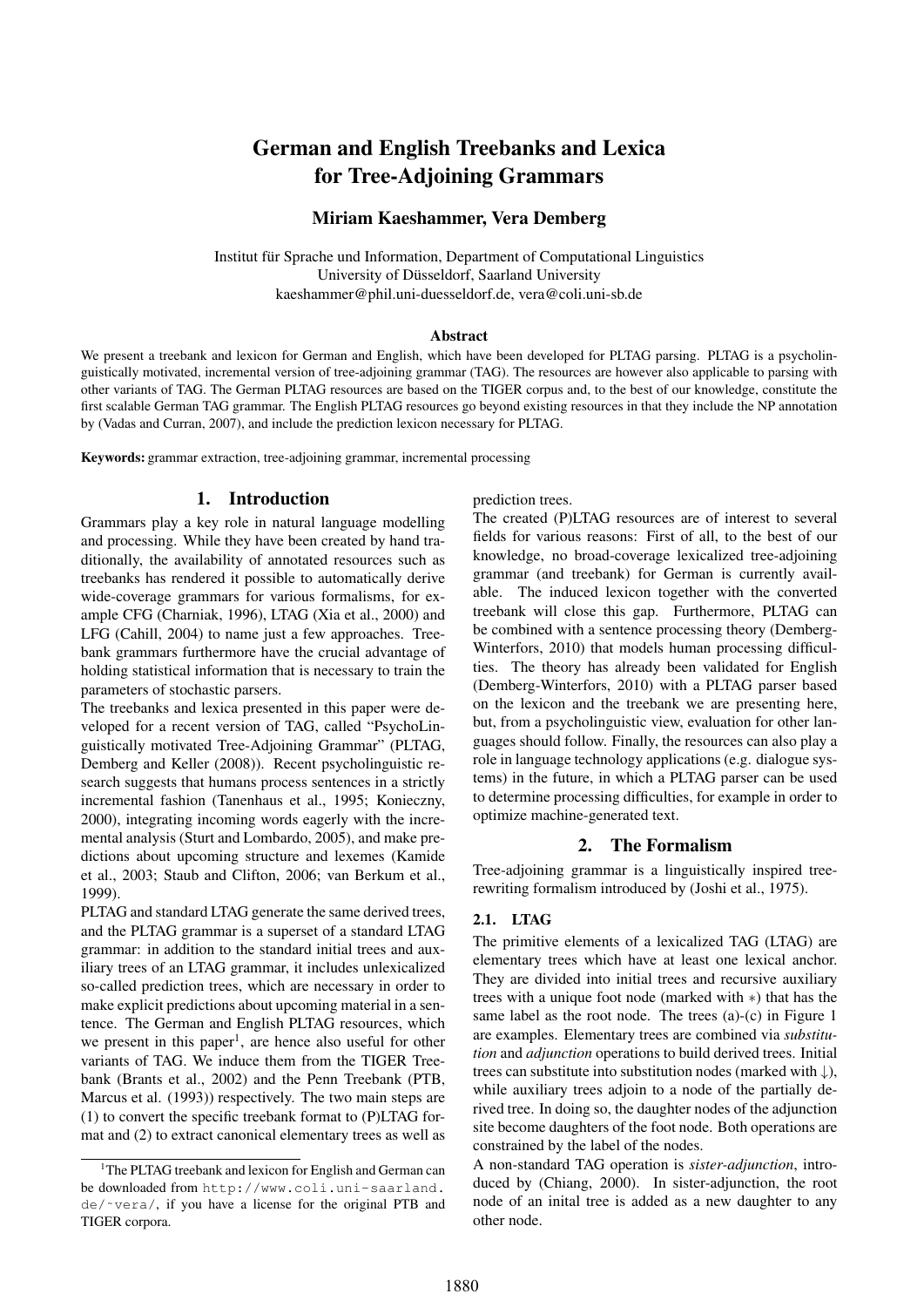

Figure 1: PLTAG lexicon and incremental derivation.

#### 2.2. PLTAG

LTAG with its standard linguistically motivated elementary trees (see for example, the XTAG grammar (XTAG Research Group, 2001)) is not guaranteed to be able to derive a sentence strictly incrementally. For instance, when deriving *Peter often sleeps* with the trees (a)-(c) in Figure 1, the elementary trees for *Peter* and *often* cannot be combined because the VP node necessary for adjunction of (c) has not been derived yet. PLTAG therefore extends LTAG in that it specifies not only a lexicon of canonical lexicalized initial and auxiliary trees, but also a predictive lexicon which contains potentially unlexicalized *prediction trees*. In order to distinguish predicted nodes from canonical nodes, all nodes of a prediction tree have *markers*, see the superscript and/or subscript on the nodes of tree (d) in Figure 1 as an example. Similarly to the features in feature-based TAG, substitution nodes and foot nodes only have superscripts, and root nodes only have subscripts, while internal nodes have both. This is because root, foot and substitution nodes are conceptualized as incomplete (upper / lower halves of) nodes which will be completed when elementary trees combine through adjunction or substitution. Consider for example the substitution and adjunction operations in Figure 1. Substituting the elementary tree for *Peter* into the predicted substitution node  $NP<sup>1</sup>$  leads to a complete node for which we have partial evidence (i.e. we have observed the lower half but only predicted the upper half). Adjoining into a node that carries markers (like the  $VP_1^1$  node) pushes the two markers apart. The upper marker becomes the upper marker of the root of the auxiliary tree, whereas the lower marker becomes the lower marker of the foot node (see the second step of Fig. 1). Note that if a prediction tree is adjoined into a node that already carries markers, this may create nodes that have an upper and lower marker with different values. Markers are eliminated from a partial derived tree through a new operation called *verification*. Recall that markers indicate nodes that were only predicted during the derivation, without having been introduced by a word that was actually observed so far. The verification operation removes these markers by matching them with the nodes of the canonical elementary tree for a word in the sentence. Consider the last derivation step in Figure 1. This is a verification step for the marker 1, using the canonical tree for *sleeps* as the *verification tree*. The verification tree has to match the predicted tree in shape (i.e. the verification tree must contain all nodes with the same prediction marker, and in the same order; additional nodes in the verification tree can only be at the bottom of its spine<sup>2</sup> or to the right of its spine – otherwise incrementality would be violated). A valid PLTAG derived tree may not contain nodes with prediction markers.

PLTAG otherwise allows the same operations (adjunction and substitution) as standard LTAG, with the difference that they can also be applied to prediction trees. Since the verification does not introduce new tree configurations that would not be allowed in standard LTAG, and no prediction markers are allowed in the final derived tree, PLTAG generates the same derived trees as a corresponding LTAG. Even though the PLTAG formalism does not impose constraints on the shape of the prediction trees, it only makes sense to include those prediction trees which are the same or smaller than some canonical elementary tree due to the verification operation. The optimal granularity of predictions and the desired level of generalisation is an open research question. Demberg-Winterfors (2010) decides for minimal predictions that only predict upcoming structures as far as needed for full connectivity or subcategorization. Prediction trees are therefore defined as having the same shape as the canonical elementary trees, except that they do not have nodes to the right of the spine and that unary nodes at the bottom of the spine, including the lexical item, are removed. For auxiliary trees, the foot node is also included in the prediction tree.

PLTAG furthermore emphasises the use of multi-anchored elementary trees as a means for prediction at the lexical level in strong collocations such as "either..or" or idioms, for which there is psycholinguistic evidence (Staub and Clifton, 2006; Tabossi et al., 2005).

## 3. Treebank Conversion

In this section we describe the steps that are taken to convert the specific treebank formats to (P)LTAG derived trees. Crucially, this also includes introducing linguistic generalisations that are missing in the original treebank. Our over-

<sup>&</sup>lt;sup>2</sup>The spine is the path from the root to the lexical anchor, which usually is the linguistic head.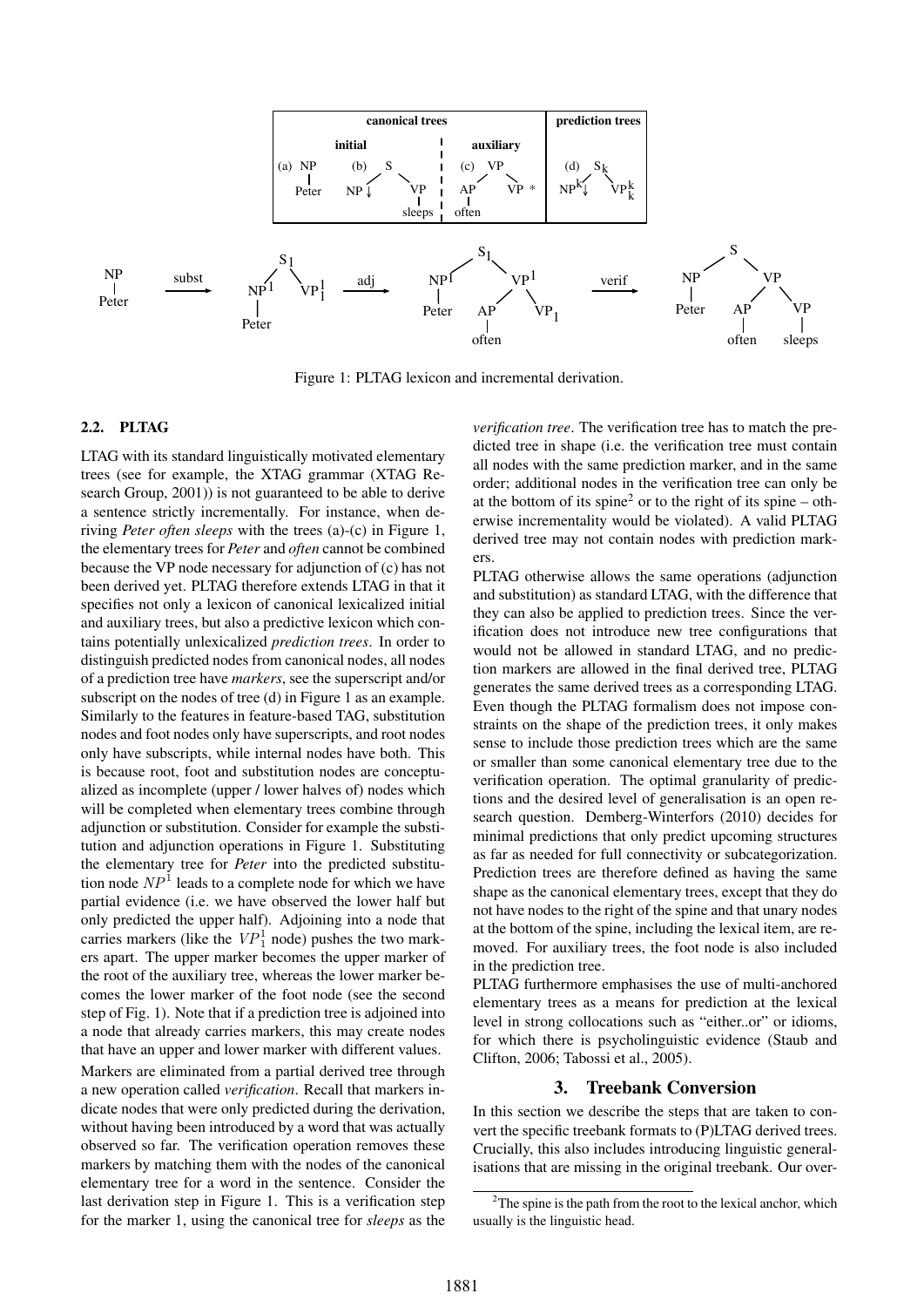

Figure 2: TIGER sentence: *UN troops have now taken control of the four contested areas*.



Figure 3: TIGER sentence after conversion (with head paths and argument nodes being marked)

all goal is to be able to induce a linguistically sound grammar with maximal generalisation capacity with respect to unseen data. For more details, see Demberg-Winterfors (2010, PTB) and Kaeshammer (2012, TIGER).

#### 3.1. English Penn Treebank

The necessity to convert the PTB arises from the fact that its relatively flat structures often do not allow for modifiers to be adjoined into the trees with the standard TAG adjunction operation. The first step of the conversion algorithm is to add noun phrase annotation created by (Vadas and Curran, 2007) to the PTB. We then remove quotation marks, brackets, sentence-final punctuation and some of the traces from the PTB (for more details see Demberg-Winterfors (2010)). Next, additional structure is heuristically inserted to disambiguate the flat quantifier phrases. We also insert explicit right branching and additional nodes wherever adjunction is possible. Furthermore, auxiliaries are assigned a special POS tag in order to enable the lexicon induction algorithm (Section 4.) to extract them as auxiliary trees. Deviating from the XTAG analysis, copula verbs are treated in the English PLTAG as subcategorizing for two NPs and are therefore marked during treebank conversion.

#### 3.2. German TIGER Treebank

Apart from phrase structure information (circled labels in Fig. 2), the graphs in the TIGER Treebank also express syntactic functions e.g. head (HD), subject (SB), accusative object (OA), modifier (MO) (grey boxes in Fig. 2). The leaf nodes additionally carry morphological information and lemmata.

Nominal Case Marking The TIGER Treebank uses flat syntactic representations as well, but most strikingly in comparison to the PTB, the subject and the finite verb are always immediate daughters of the sentence node S, see Figure 2. Only non-finite verbs project to VP. In this way, the annotation scheme accounts for the relatively free word order of German. Since argument roles are determined by morphological case rather than by syntactic position, the German PLTAG treebank includes case annotation for NPs. During treebank conversion, information about case is obtained bottom-up from the morphological layer of TIGER, or, if underspecified there, top-down from the syntactic functions. Since determiners often disambiguate the case of a noun phrase, we also mark DPs for case.<sup>3</sup> The PLTAG treebank also contains the lemma information for each lexical anchor.

Linguistic Generalisations Other peculiarities of the TIGER annotation scheme are that prepositional phrases do not embed an NP (see the PP in Fig. 2), and that there are almost no unary productions. Categories do not have a maximal projection unless they have their own dependents (cf. the NN of *UN-Truppen* in Fig. 2 which does not project to an NP while *Kontrolle* does).

Restructuring is necessary in order to obtain a modular grammar with good coverage on unseen data: We introduce an NP complement for adpositions, and complete the

<sup>&</sup>lt;sup>3</sup>Attributive adjectives also agree in case with the noun they modify. The conversion procedure can be easily extended to provide them with case annotation as well. However, as modifiers, their role is less important, and we anticipate data-sparsity issues.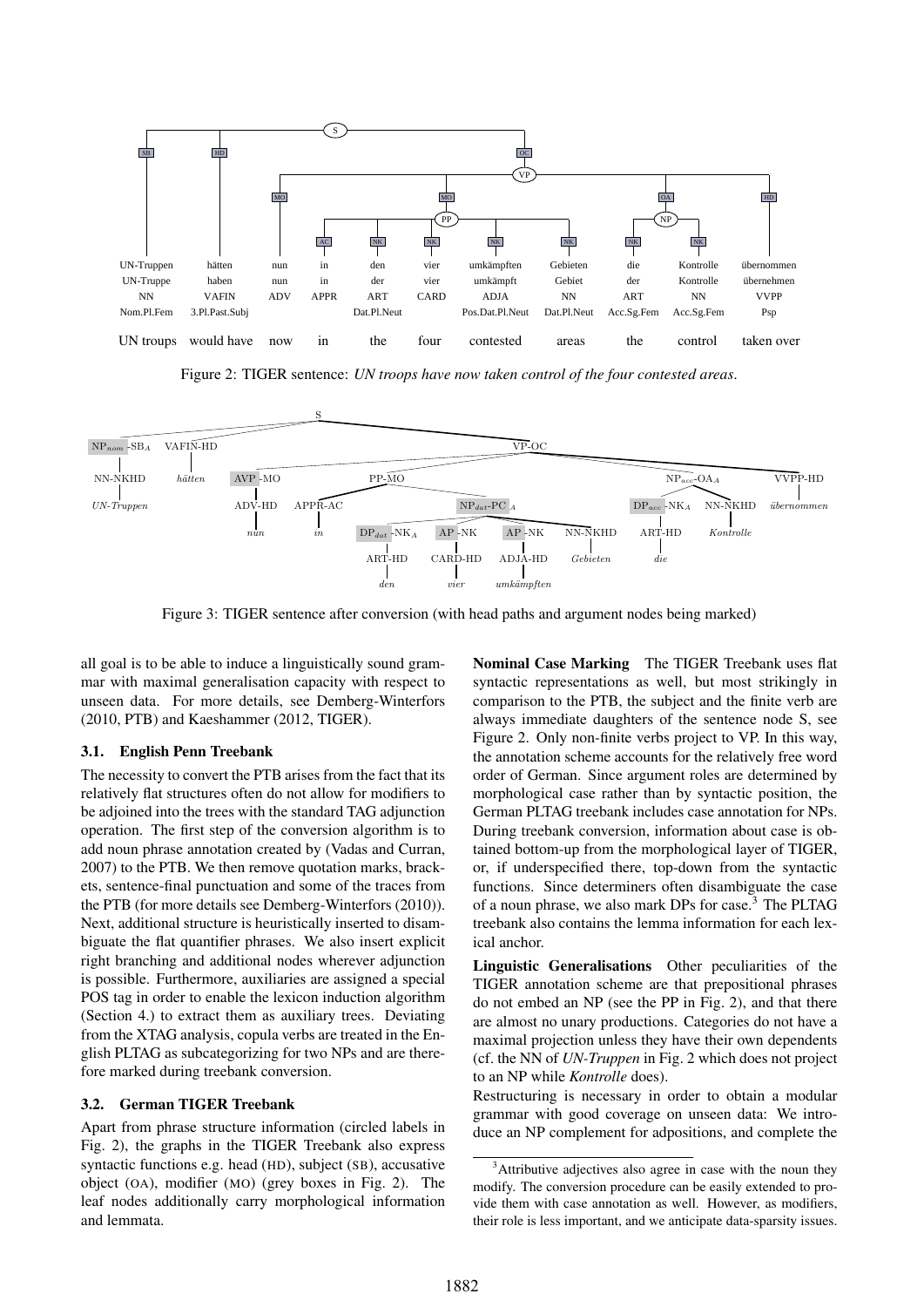annotation with phrasal projections for all nouns, determiners, adjectives, adverbs and verbs (see the shaded nodes in Fig. 3). The overall result are more uniform tree structures. Since the head of noun phrases is not explicitly marked in the annotation (see the NPs in Fig. 2), we identify it with the help of the part-of-speech labels and provide a corresponding syntactic function NKHD, which will be used by the subsequent extraction procedure.

Sister-Adjunction Because of the relatively free word order in German where modifiers and arguments can occur in almost any order, we decided to use sister-adjunction (Chiang, 2000) and retain the flat TIGER annotation for the German PLTAG.

In contrast to Chiang (2000), we constrain sister-adjunction by the category of the node to which a tree can sister-adjoin. Besides initial, auxiliary and prediction trees, the German PLTAG therefore comes with an additional set of *modifier trees* M whose root node is required to have exactly one daughter. We mark them with an asterisk on the root node. When some  $\gamma \in M$  sister-adjoins at position i to a node n, the root of  $\gamma$  and n must have the same label. The only daughter of  $\gamma$ 's root is then added as a daughter of n in the same way as defined by (Chiang, 2000).

Besides modification, finite auxiliary and modal verbs are also encoded as sister-adjoining modifier trees. This enables direct modelling of the flat sentence structure without introducing additional levels.

Predicative Auxiliary Trees The annotation of raising and control verbs in the TIGER treebank (see *hofften* in Fig. 4) requires the introduction of a new S node in order to encode raising and control verbs as auxiliary trees (see node  $S_3$  in Fig. 5(a)). Non-finite auxiliary and modal verbs can be analysed as VP auxiliary trees without further conversion.

Discontinuous Constituents To express long-distance relations, such as extraposed relative clauses, appositions, topicalized objects and repeated elements, the TIGER Treebank uses crossing branches, which occur in almost 30% of all sentences. Figure 4 shows an example. Since neither CFG nor TAG can directly encode crossing branches, the standard procedure in data-driven parsing<sup>4</sup> is to convert the graphs with crossing branches to trees (with indexed traces) by re-attaching non-head daughters of the discontinuous constituents higher.<sup>5</sup> The consequence of this reattachment is that the dependency information contained in the phrase-structure tree is changed, and that a trace and its filler can only be correctly interpreted if they co-occur in the final derived tree.

In contrast to CFG which corresponds to trees of depth 1, TAG with its extended domain of locality can localize some of the trace-filler pairs within one elementary tree. Given our analysis of modal and auxiliary verbs, this is for example the case for arguments of the (non-finite) full verb in compound tenses. To be able to generally describe scrambling of one argument of an embedded verb into the matrix clause<sup>6</sup>, an additional S level has to be inserted to which the argument filler is re-attached. This is illustrated in Figure 5: The fronted object of the embedded VP is attached to  $S_2$ with the standard procedure to resolve crossing branches, i.e. the substitution node corresponding to the filler would end up in the elementary tree of *hofften*, which violates the co-occurrence principle that is generally accepted for natural language TAG. However, given our analysis of control verbs as auxiliary trees and the additional  $S_1$  node, the trace-filler dependency is localized in the elementary tree of *erfahren*. Ca. 80% of the argument trace-filler pairs can be captured by our lexicon.

However, about 90% of the discontinuous constituents in the TIGER Treebank are caused by modifiers, which cannot be localized within an elementary tree. (They could be extracted as tree sets, as suggested for English by (Xia, 2001), but the required variant of multi-component TAG would be non-local.)

Miscellaneous The TIGER annotation employs specific labels for coordinated categories, such as CNP for coordinated noun phrases. In order to provide the recursion that is necessary to encode coordination structures as auxiliary trees that adjoin to the first conjunct while providing a substitution node for the second conjunct, we turn the labels into their non-coordinated counterpart (e.g. CNP to NP). Punctuation marks are kept and generally encoded as modifier trees. Some also anchor trees with more structure, for example for a coordination.

#### 3.3. Conversion statistics

The transformations for the English PTB increase the number of nodes in the treebank by 22%, that is on average 9.5 nodes per tree. On the German TIGER treebank, the presented transformations insert 6.5 nodes per tree on average, which increases the size of the treebank in terms of nodes by almost 25%. Note the different nature of the introduced nodes: while in the English treebank the majority of nodes are inserted for recursion, in the German treebank linguistic generalisations make up for most of the new nodes. The transformations are reversible. A parser based on the German PLTAG can thus be evaluated with respect to the original treebank for a better comparability with other parsers.

## 4. Lexicon Induction

After converting the PTB and the TIGER Treebank into PLTAG format, they can be used to induce a PLTAG lexicon, namely a canonical LTAG lexicon and the prediction lexicon.

#### 4.1. Canonical Elementary Trees

The PLTAG canonical trees are extracted from the converted treebanks following the procedures described in (Xia et al., 2000).

We augment the English Penn Treebank with information on syntactic heads based on a slightly modified version

<sup>&</sup>lt;sup>4</sup>An exception is parsing with more powerful grammar formalisms, such as LCFRS, e.g. (Maier, 2010), which are rarely used to date in NLP, mostly because of the prohibitive parsing complexity.

<sup>5</sup>We modified a script by Michael Schiehlen which was originally written for the NeGra corpus.

<sup>&</sup>lt;sup>6</sup>TAG is not powerful enough to describe scrambling of more arguments in a linguistically adequate way (Becker et al., 1991).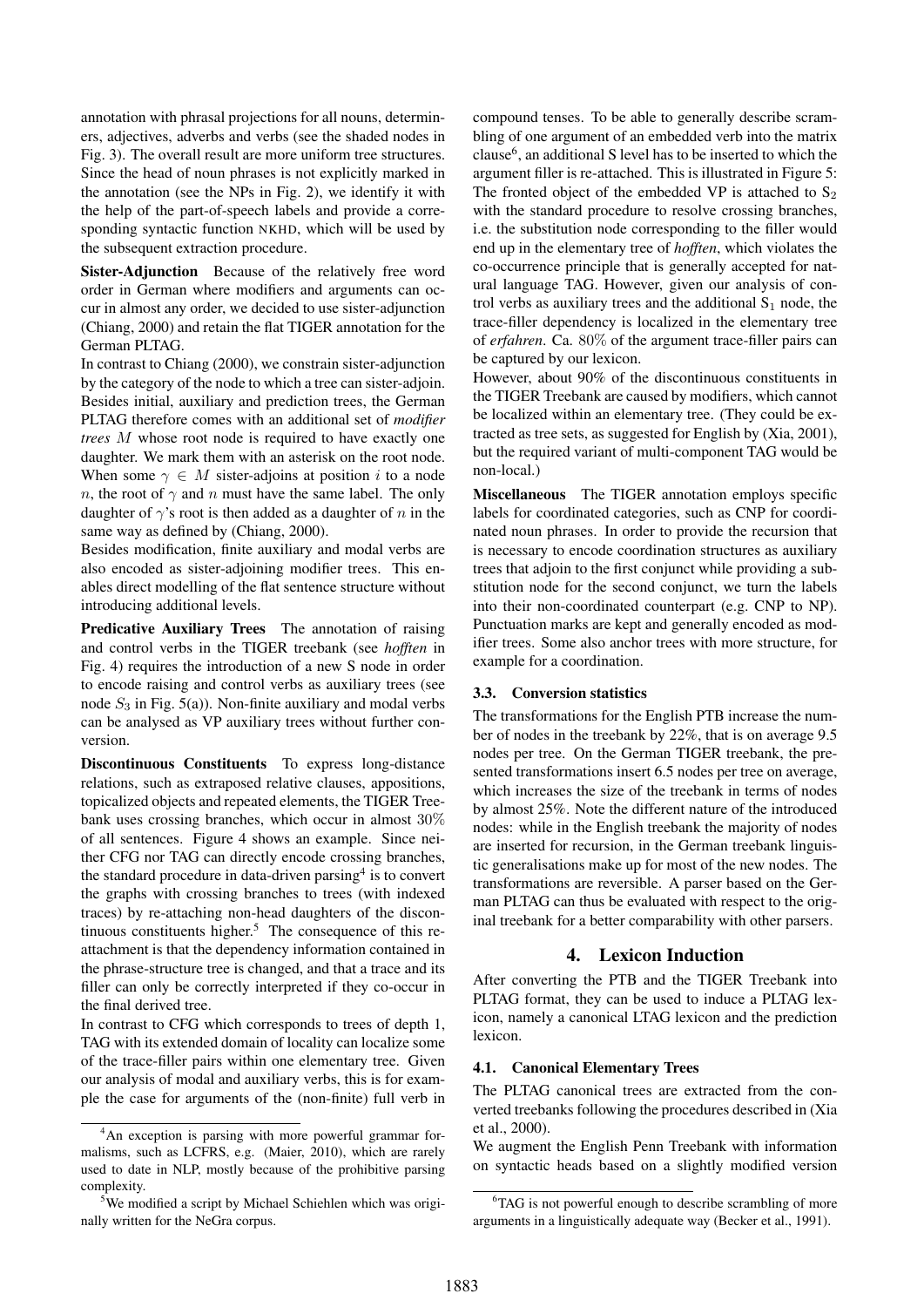

what rubbernecks so far from the coffee grounds to find out hoped

Figure 4: Tiger graph with a discontinuous constituent because of an extracted object: *what rubbernecks hoped to find out from reading tea leaves so far*



(a) Converted tree, omitting the two modifiers (The subscripts are used to be able to refer to the individual nodes in the text, they are not part of the alphabet.)

(b) Trace and filler are localized in one elementary tree, but will be further apart when the predicative auxiliary tree adjoins.

Figure 5: Localizing the long-distance relation in Figure 4

of (Magerman, 1994)'s head percolation table, in combination with more detailed heuristics for noun phrases (the head percolation table and code for NP heuristics are available at http://www.coli.uni-saarland. de/˜vera/page.php?id=corpora). As a next step, subcategorization information from Propbank (Palmer et al., 2005) is added in, providing information about argument and modifier status, and encoding which lexical items should be part of the same elementary tree (currently, this is restricted to particle verbs like *show up* and some handcoded constructions in which the first part is very predictive of the second part, such as *either..or*). For German, we infer the head-argument-modifier classification from the function labels annotated in TIGER. They also provide indicators concerning which lexical items should form a multianchored tree (particle verbs, collocational verb constructions, circumpositions, correlative conjunctions).

Elementary trees are determined by identifying the path from each lexeme up towards the root of the tree, proceeding as long as the node is the head child of its parent. When a node is its parent's argument, a substitution site is created and the elementary tree is encoded as an initial tree. Modifiers are encoded as modifier trees in the German lexicon, and as auxiliary trees in the English lexicon. The root and foot of an auxiliary tree are provided by the parent and the head sibling of the modifier node respectively. In Figure 3, the head paths are indicated by thicker edges and argument nodes are denoted by the subscript  $_A$ . Some of the extracted elementary trees are shown in Figure 6.

Recursive coordinating structures result in auxiliary trees anchored in the conjunction. After the core procedure, elementary trees of lexical items that are marked for constituting a multi-anchored tree are assembled. Figure 7 depicts examples.

The predicative auxiliary trees in the German PLTAG are generated following ideas from (Chen and Shanker, 2004). If a node *n* is an argument with respect to the spine  $\phi$ , it is directly dominated by a node on  $\phi$  and, there is node  $n'$  on  $\phi$  dominating n, which has the same label as n, the elementary tree which corresponds to  $\phi$  is excised as an auxiliary tree where  $n'$  is its root and n its foot. To avoid mal-formed elementary trees, we restrict  $n$  to be a clausal object (syntactic funtion OC). Figure 5 shows an example: S<sub>3</sub> is an argument with respect to  $\phi_{hofften} = \{VVFIN, S_2\},\$ and  $S_2$  satisfies the criteria for being the root.

German sentence structure is often formulated within the topological field model, which is not explicitly annotated in TIGER, but could be inferred as it has been done in (Frank, 2001) for example. Modelling topological fields would however mean that we would have to encode obligatory adjunction and extract several different verbal trees for each of the German sentence types (verb in first, sec-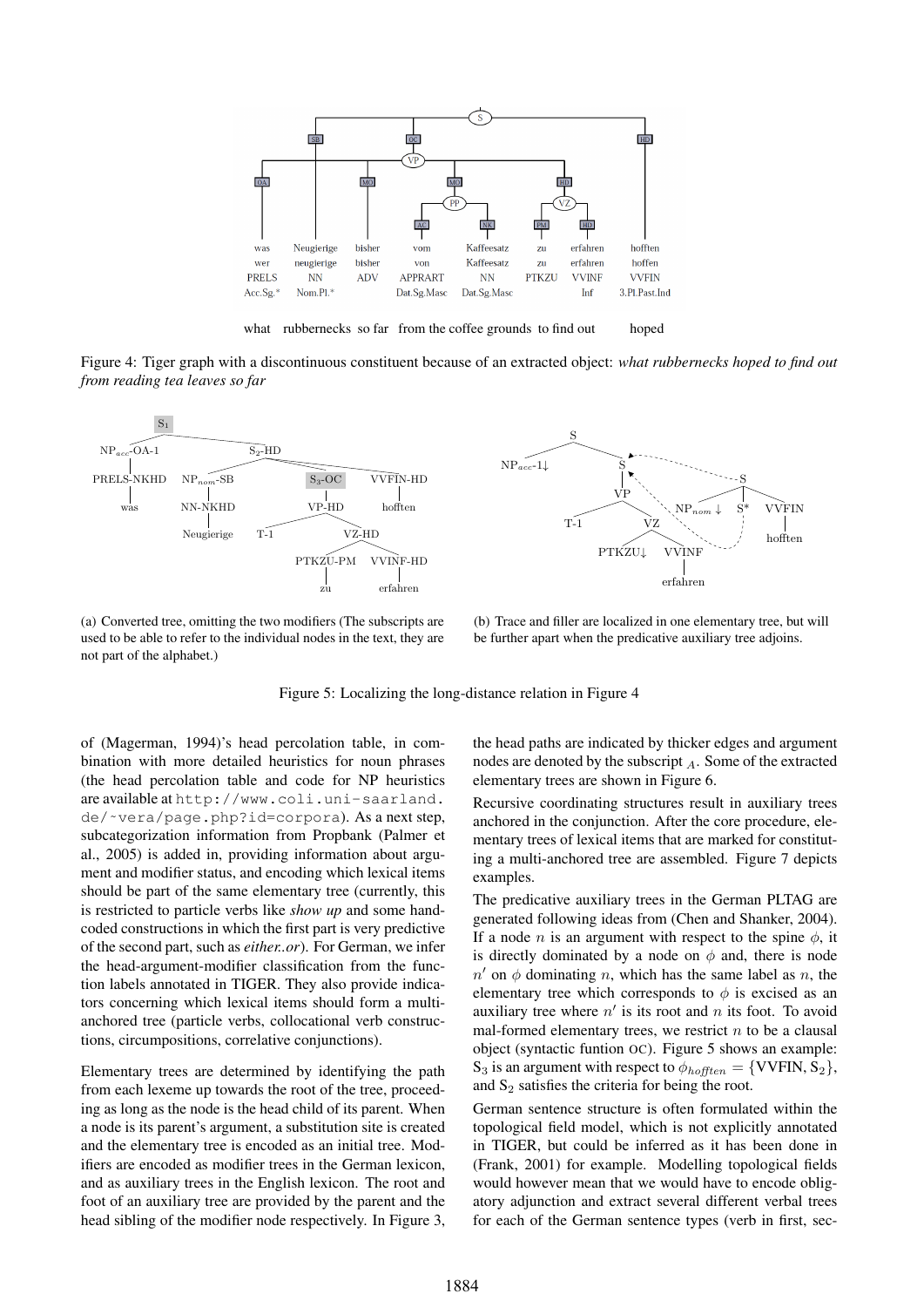

Figure 6: Some canonical initial (a - c) and modifier (d - f) trees extracted from the sentence in Figure 3.



Figure 7: Multi-anchored trees



Figure 8: Connection paths for the first three words of the sentence from Figure 3. Nodes are numbered according to the canonical tree to which they belong.

ond or last position), resulting in a huge lexicon. Using a similar extraction procedure as for English instead, enables us to extract verbal trees that generalise to several sentence types. Consider for example the elementary trees (a) and (f) in Figure 6: all three sentence types can be generated, depending on where (f) sister-adjoins to node S of (a).

#### 4.2. Prediction Trees

Given the segmentation of PLTAG treebank trees into canonical trees, the prediction trees are induced using the notion of connection paths (Lombardo and Sturt, 2002). A connection path for words  $w_1 \ldots w_n$  is the minimal amount of structure that is needed to connect the words  $w_1 \dots w_n$ into the same syntactic tree. This amount of structure is indicated with circles in Figure 8. The structure which is required by the connection path of words  $w_1 \dots w_n$  but



Figure 9: Two prediction trees extracted from the sentence in Figure 3.  $j$  and  $k$  are the prediction markers.

which is not part of the elementary trees that are anchored in words  $w_1 \ldots w_n$  constitutes the prediction tree. In Figure 8, this occurs for example at the word *hätten*: the S node and the NP node of the elementary tree with index 11 have to be predicted in order to connect all seen words.

Following the definition for prediction trees in Section 2.2., the extracted prediction tree has the shape given in Figure 9(a) derived from the canonical tree in Figure 6(a). The prediction tree (b) is needed to integrate the determiner *den* before having seen its noun. Finally, a third prediction tree which has the same structure as (b) but in accusative case is extracted for a fully incremental derivation of the example sentence.

If nodes from two or more different elementary trees are needed by the connection path, a pre-combined prediction tree is generated. It has unique indices for nodes that originate from different elementary trees. The advantage is that during parsing, derivations can be restricted to the integration of only one prediction tree at a time.

Even though the same definition for prediction trees is used for both grammars, the prediction granularity differs due to the German sentence structure. While in English the subject usually is the only argument which occurs left of the verb that provides the lexical anchor, typically producing sentential predictions only down to the VP level (see Fig. 1(d) for an example), in German the verbal anchor can be right of all arguments, leading to prediction trees as in Figure 9(a). Although this is formally not a problem, there is no psycholinguistic motivation for such a difference in prediction granularity, and we expect the size of the prediction lexicon for German to be larger than for English. This finding thus highlights the need for research to find the optimal prediction grain size.

#### 5. Statistics

The English PLTAG is extracted from Sections 02-21 of the PTB, Section 23 is used to calculate the coverage. The German TIGER Treebank is divided into three sets following the methodology suggested in (Dubey, 2005), resulting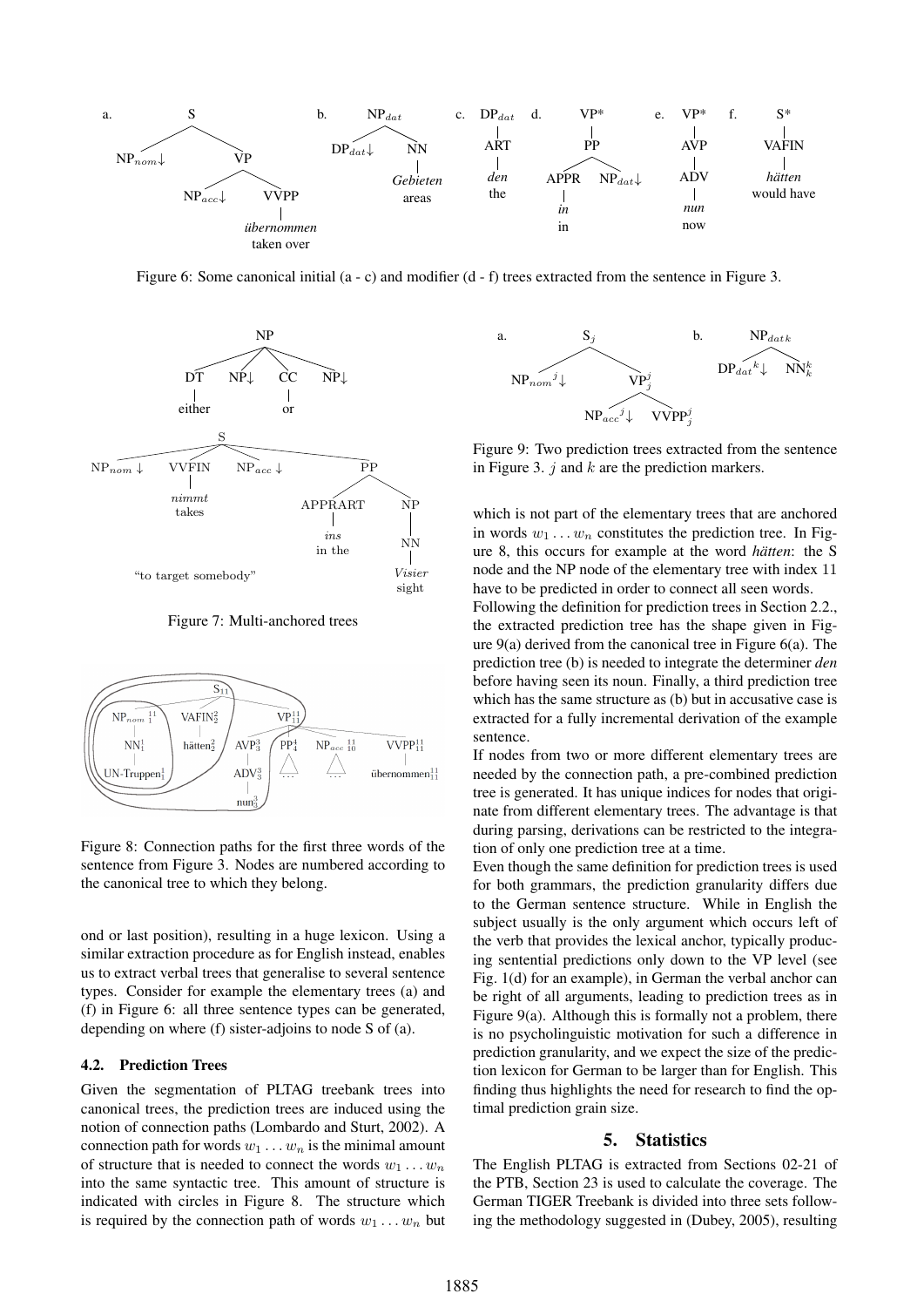|                | <b>Templates</b> (Canon. lexicon) |           |                |       |                | Lexicalized | Pre-combined | Coverage  |
|----------------|-----------------------------------|-----------|----------------|-------|----------------|-------------|--------------|-----------|
|                | Initial                           | Auxiliary | Modifier       | Sum   | thereof unique | trees       | pred. trees  | $(in \%)$ |
| <b>ENGLISH</b> | 2.858                             | 3.842     | $\blacksquare$ | 6.700 | 3.412          | 111.705     | 2,595        | 99.7      |
| <b>GERMAN</b>  | . 860                             | 880       | 2.619          | 5.359 | 2,577          | 144.886     | 4.407        | 99.5      |
| GERMAN_CASE    | 2.742                             | 1.251     | 3.424          | 7.417 | 3,645          | 164.598     | 6.004        | 99.3      |

Table 1: Number of tree types extracted with respect to different grammars. Those grammars do not encode multi-anchored trees. The coverage refers to template tokens extracted from converted unseen data.

in 45,428 sentences for training and 2,523 sentences for development and testing each.

The treebank conversion and extraction procedures generate complete correct tree structures for 97.6% of all trees in the PTB and for 99.8% of all trees in the TIGER Treebank. Loss of conversion coverage in the PTB conversion are due to fragment (FRAG) nodes, inconsistencies and errors in the annotation, and the fact that the structures are still too flat for a modifier of a node to adjoin between two arguments of the same node. For this latter case, complete trees are generated, but the modifier leaves will be in the wrong order. Such cases account for 20% of the conversion errors. Due to sister-adjunction, this problem, which would be more frequent in German, does not occur with TIGER. The failed sentences in German all contain instances of non-recursive coordination.

Details about the sizes of the induced grammars are presented in Table 1. The number of extracted templates (i.e. unlexicalized elementary trees) is of the same order of magnitude as the LTAG lexica extracted by (Xia et al., 2000) and (Chen and Shanker, 2004) from the PTB. For German, we report details about a version of a lexicon from which the case annotation has been disregarded, for better comparison with the English lexicon. However, even GERMAN CASE, which includes the case marking, is still of manageable size, and the following numbers will be based on this lexicon.

As expected because of the different prediction granularities, considerably more prediction trees are induced for German than for the English. However, neither in the PTB nor in the TIGER Treebank more than 5 trees have to be pre-combined in order to achieve full connectivity. Among the instances where a prediction tree is needed in the PTB, 88.3% of the cases use one prediction tree at a time (92.7% for German), in 10% of the cases two prediction trees have to be combined (7% for German) and in less than  $1\%$  of cases predicted nodes from more than three lexical anchors are required.

Even though the coverage percentages on converted unseen test data sound satisfactory ( $> 99\%$  for both English and German), they indicate that the grammars do not converge, which is confirmed by the graph in Figure 10. Thus even after having seen all training data, new templates still occur in unseen data. However, given the template frequency distribution, we consider this fact not to be problematic for parsing: for German, the 3,645 templates that have been seen only once during training account for less than 0.45% of all template tokens. In contrast, there are only 114 templates with a frequency of 1000 or higher, but they cover



Figure 10: Growth of the lexicon GERMAN CASE during training

83.5% of all template occurrences. The situation is similar for the English lexicon.

In the English lexicon the average ambiguity is 2.37 trees per word. With 1.96 trees per word, it is lower for GER-MAN\_CASE, which is plausible because of the richer morphology. If lemmata instead of surface forms are considered in German, the number approaches the English one. The distribution is Zipfian as can be expected for language data. There are a few words which anchor lots of different trees. The most ambiguous ones in English are *and* (578 trees), *or* (219 trees), *as*, *in*, *but* and *is*, and *und* ('and', 533 trees), the comma (249 trees), *ist* ('is') and *oder* ('or') in German.

### 6. Related Work

We are not the first ones to convert the PTB into TAG format and extract a TAG lexicon from it. However, our treebank and lexicon differs from earlier approaches (Xia et al., 2000; Chen and Shanker, 2004) in that it adds the linguistically motivated NP disambiguation from (Vadas and Curran, 2007) (as opposed to heuristically annotated NPs), and in that it extracts the PLTAG prediction lexicon and encodes also multi-anchored trees.

Neumann (2003) also uses a recursive, head-driven extraction procedure to obtain stochastic lexicalized tree grammars from (untransformed) German and English treebanks. However, modification is not factored out of the trees in terms of adjunction, so the lexicon is much larger than ours and does not generalise well to unseen data. Neumann (2003) induces 12k tree templates from Sections 02–04 of the PTB as opposed to the roughly 6k tree templates extracted by (Xia et al., 2000), (Chen and Shanker, 2004) or our method from Sections 02–21, and 10k templates from a small portion (< 4500 sentences) of the NeGra corpus